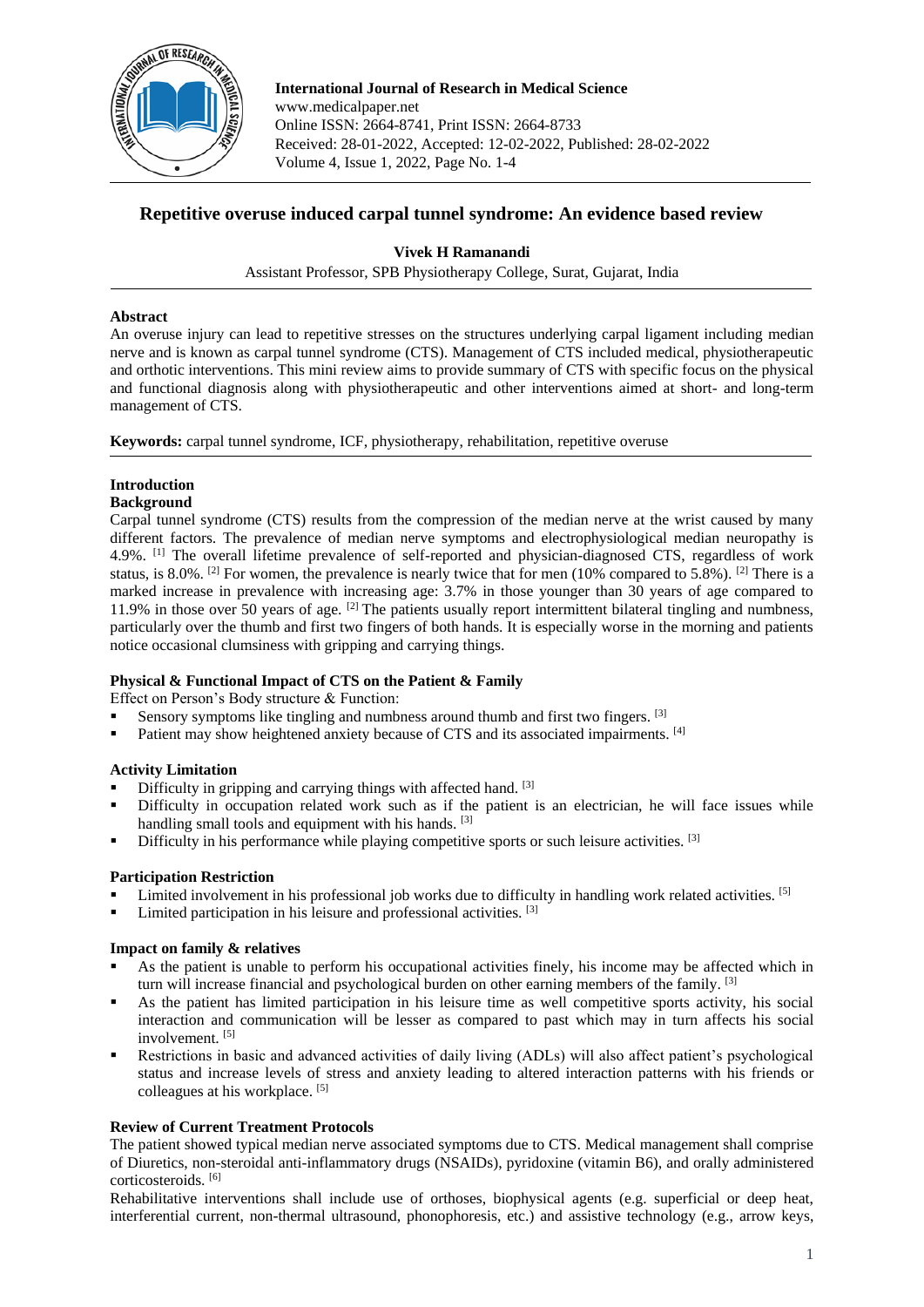touch screens, etc). <sup>[2]</sup> Physical therapy treatments have shown to have conflicting evidences (level 3) concerning the use and efficacy of exercise therapy, laser and ultrasound in treatment of carpal tunnel syndrome. <sup>[7]</sup> Splints have shown to be effective when used for full time, with moderately strong literary support. [7]

## **Personalised Management Plan**

- Short Term Plan
- Goals:
- a. Relief of acute pain
- b. Relief of intermittent neurological symptoms
- c. Increasing functional strength
- d. Prevention of disease progression
- e. Protection of anatomic structures in carpal tunnel
- f. Education for prevention and protection of structures

## **Interventions**

#### **1. Orthosis Prescription**

- a. Clinicians should recommend a neutral-positioned wrist orthosis worn at night for short-term symptom relief and functional improvement. [8]
- b. Stretches: for wrist extension & flexion 5 repetitions, 4 times a day for 5 to 7 days a week
- **2. Biophysical Agents**
- a. Microwave diathermy for short-term pain and symptom relief given for 20-minute sessions, twice weekly for 3 weeks. [7]
- **3. Manual Therapy**
- a. Manual therapy, directed at the cervical spine and upper extremity soft tissue and joint mobilization for 3 weeks. [9]
- b. Education including activity modifications for performing work related and home tasks including tennis practice. [9]

#### **Medium Term Plan**

#### **Goals**

- a. Facilitation of healing
- b. Relief of intermittent neurological symptoms
- c. Increasing grip strength
- d. Prevention of disease progression
- e. Protection of anatomic structures in carpal tunnel
- f. Promoting neural mobility
- g. Training for self-treatment

# **Interventions**

- **1. Sound Agents**
- a. Use of non-thermal continuous ultrasound  $0.5$  W/cm  $^{[2]}$ , 10 min/session, 5 days/week for 4 to 6 weeks)  $^{[10]}$
- 2. Manual Therapy
- a. Nerve mobilization for median nerve 10-15 repetitions per day for 6-7 days a week <sup>[11]</sup>
- b. Carpal bone mobilization [9]
- c. Nerve & tendon self-gliding exercises for 5-10 repetitions, 2-3 times a day, holding each position for 3 seconds and progress as tolerated, continued for 4-8 weeks. [12]
- 3. Strengthening of Gripping Muscles
- a. Using an exercise ball actively for 30 s to 1 min two times/day for a 3-month period. [13]
- **Long Term Plan**
- Goals:
- a. Increasing grip strength and carpal mobility
- b. Prevention of disease progression
- c. Protection of anatomic structures in carpal tunnel
- d. Promoting awareness and educating for prevention and protection
- **Interventions**
- 1. Patient education on pathology, risk identification, symptom self-management, and postures/ activities that aggravate symptoms
- 2. Educate their patients regarding the effects of pliers or other tools used for electric work on carpal tunnel pressure and assist patients in developing alternate strategies. Also training and education on practicing correct posture and gripping as well as playing technique while playing tennis. Change in the weight and size of tennis racquet if necessary.
- 3. Nerve & tendon self-gliding exercises for 4 weeks along with self-mobilization  $[12]$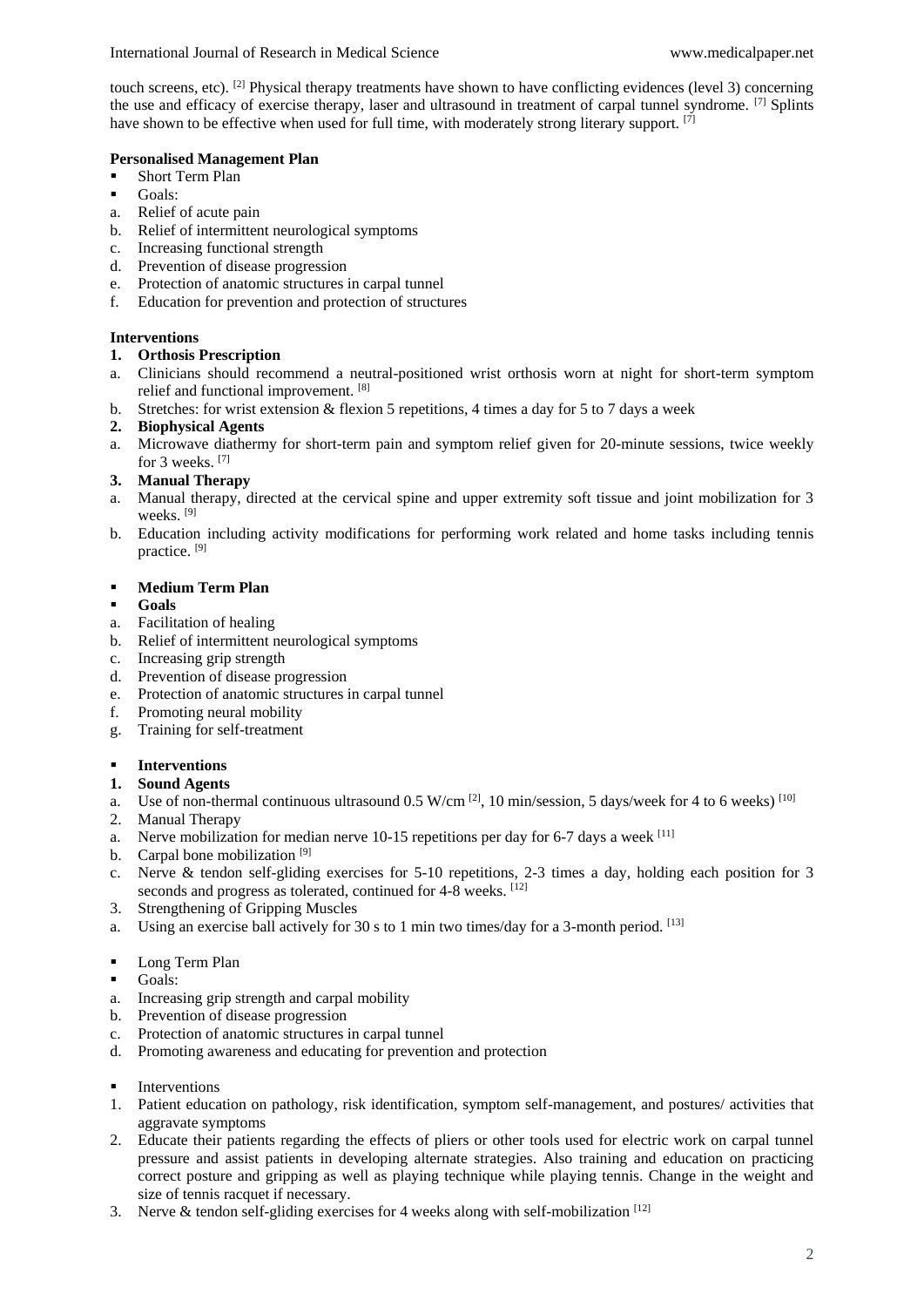4. Yoga postures practice including 11 yoga postures designed for strengthening, stretching, and balancing each joint in the upper body along with relaxation given twice weekly for 8 weeks. [14]

## **Clinical Outcome Measures**

Clinical, neurophysiologic and patient-oriented evaluation including outcome measures such as- [2]

- 1. Provocative Tests
- 2. Sensory Measures
- 3. Pain Report Measures
- 4. Activity Limitations/Self-reported Measures
- 5. Physical Performance Measures
- 6. Electrophysiological test

The documentation should include-<sup>[2]</sup>

- Examination
- Patient age
- Katz hand diagram (location of symptoms) [15]
- Wrist ratio index [16]
- Whether shaking hands provides relief
- Duration of symptoms
- $\blacksquare$  Intensity of symptoms
- Frequency of symptoms
- Prior nonsurgical interventions
- Presence of thenar atrophy (indication of severe CTS)
- Activity Limitations Self-report Measures
- CTQ-SSS (The Boston Carpal Tunnel Questionnaire-symptom severity scale)<sup>[17]</sup>
- **CTQ-FS** (Boston Carpal Tunnel Questionnaire-Functional Scale)<sup>[17]</sup>
- $\blacksquare$  DASH (The Disabilities of the Arm, Shoulder and Hand)<sup>[2]</sup>
- Activity Limitations Physical Performance Measures  $^{[2]}$
- **PPB** (the Purdue Pegboard)
- The DMPUT (the Dellon-modified Moberg pick-up test)
- **Physical Impairment Measures**
- SWMT (Semmes-Weinstein monofilament testing) compare to normal value of 2.83 or 3.22  $^{[17]}$
- Static 2PD (2-point discrimination) on the middle finger compare to normal value of 6 mm  $^{[17]}$
- Phalen test, Tinel sign, and carpal compression test  $^{[2]}$
- Grip strength and tip or 3-point pinch strength to assess strength [2]

# **Role of other Health Professionals**

#### **a. Orthotist**

Orthotist will be helpful in customizing the hand splint which will help in providing support and preventing damage to carpal tunnel structures. Initially night splint can be prescribed and later on dynamic hand splint can also help to strengthen muscles of wrist and hand or to facilitate function especially during use of tools.

#### **b. Occupational therapist**

Occupational therapist can work in providing occupation specific training for use of hand tools like pliers while avoiding unnecessary stress and unwanted position of wrist and hand. Occupational therapist can also help in identifying faults and modifying design of tools of daily occupational use. Also, with guidance of occupational therapist patient's tennis racquet design and size or weight can be modified to better suit the technique taught by physical therapist.

#### **c. Physician**

In case where there is little to no benefit from conservative physical interventions, the patient needs to be rereferred to physician for interventions including Diuretics and NSAIDs, Oral corticosteroids, local corticosteroid injection or carpal tunnel release surgery if it is required. It has been reported that locally injected steroids provide significant improvements even if this is temporary. Literature supports use of oral NSAIDs and diuretics with moderate strength and whereas use of oral steroids is strongly suggested to improve symptoms. <sup>[7]</sup>

#### **References**

- 1. Atroshi I, Gummesson C, Johnsson R, Ornstein E, Ranstam J, Rosen I. Prevalence of carpal tunnel syndrome in a general population. JAMA,1999:282:153**-**58.
- 2. Erickson M, Lawrence M, Jansen CWS, Coker D, Amadio P, Cleary C et al. Hand pain and sensory deficits: Carpal tunnel syndrome: Clinical practice guidelines linked to the international classification of functioning, disability and health from the academy of hand and upper extremity physical therapy and the academy of orthopaedic physical therapy of the American physical therapy association. *Journal of Orthopaedic & Sports Physical Therapy*,2019:49(5):CPG1-CPG85.